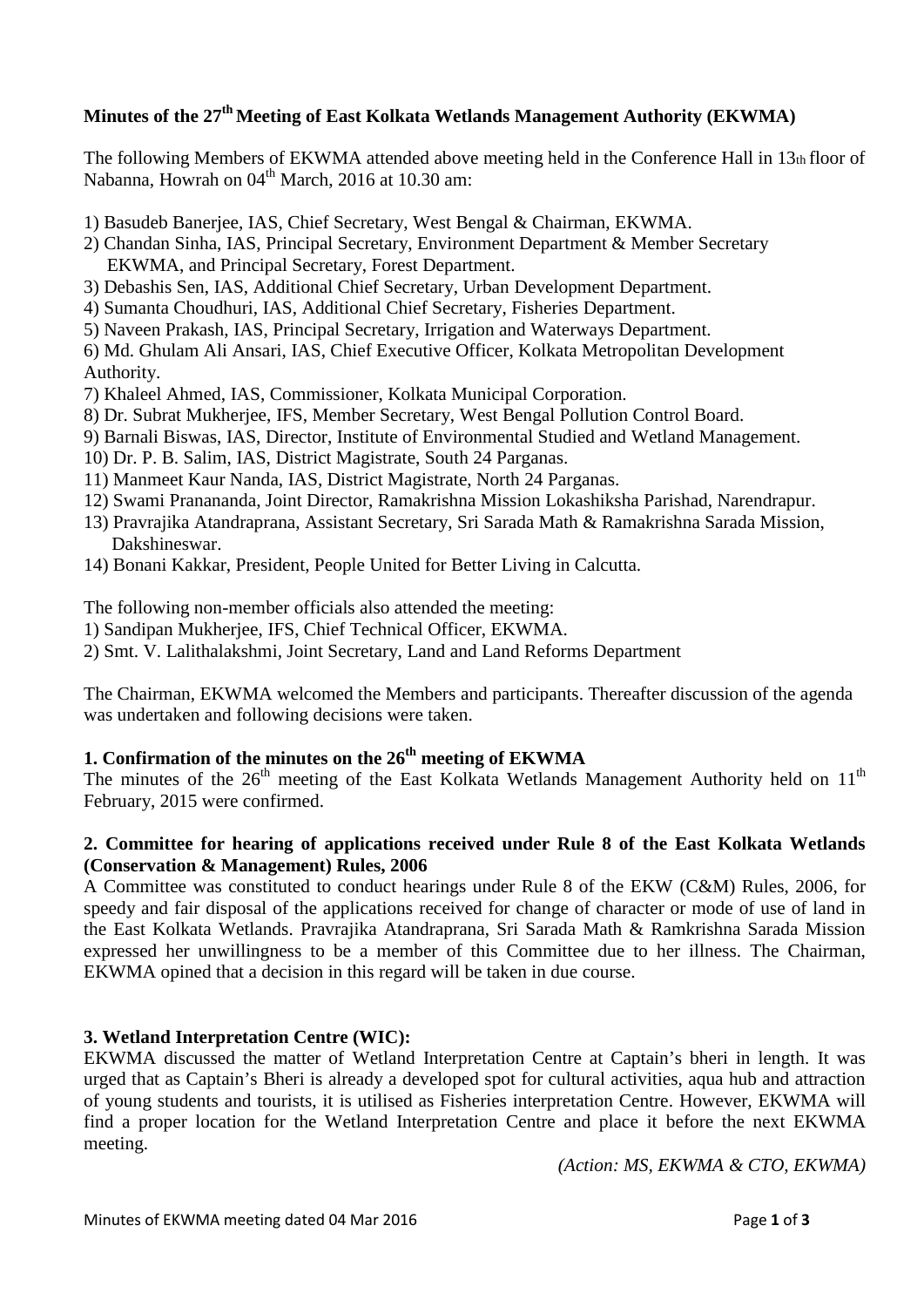#### **4. Removal of illegal plastic, rubber and leather factories coming up on the wetlands adjoining Basanti Highway**

Commissioner, Kolkata Municipal Corporation informed that land belongs to the PWD. A joint survey of Ambedkar Bridge to Bantala with the assistance of police and WBPCB was completed and half of the encroachment was removed. They are in search of land for rehabilitation. The Chief Secretary asked to put forward a detailed action plan within three months.

*(Action: Commissioner, KMC)*

#### **5. Chromium accumulation in the fishes of EKW area from the tanneries and problem of leachate from the Dhapa dumpsite polluting nearby waterbodies**

Commissioner, Kolkata Municipal Corporation stated that the bid process is ongoing and will be opened shortly. Chairman, EKWMA recommended to obtain special permission from election commission for opening of bids.

The Commissioner also informed that the old Dhapa dumpsite is at its saturation. New dumpsite within Dhapa has very limited area. He requested to remove some portion of land from notified EKW area. Ms. Kakkar emphasized on segregation of solid waste not on compacting.

*(Action: Commissioner, KMC & MS, WBPCB)*

### **6. Approval of Annual Accounts of the EKWMA for the year 2014-2015:**

Annual Accounts of the EKWMA for the year 2014- 2015 was prepared and audited by a Chartered Accountant Firm and was presented before the EKWMA. EKWMA approved the said accounts. *(Action: CTO, EKWMA)*

#### **7. Publication of Book: Birding in East Kolkata Wetlands area**

MS, EKWMA proposed to bring out a book on '*Birding in East Kolkata Wetlands*' which includes most of the birds observed in the East Kolkata Wetlands along with photographs and brief description of the habitat. In persuasion of vast experience in birding Sri Kushal Mookherjee, founder member of the renowned NGO, 'Prakriti Sansad' has been entrusted to undertake the work for an honorarium of Rs. 50,000/-. The honorarium is in conformity with the Ministry of Information and Broadcasting, GoI Office Memorandum vide No:2 /1(8)/ 08-FS dated 07/11/2013. EKWMA approved the proposal.

*(Action: MS, EKWMA & CTO, EKWMA)*

### **8. Fixation of fees for the application in Form 1 for change of character or mode of use of land** EKWMA deferred the matter for next meeting.

*(Action: MS, EKWMA & CTO, EKWMA)*

## **9. Proposal for Wetland Interpretation Centre near the Munshir Bheri by Nabadiganta Industrial Township Authority (NDITA)**

EKWMA deferred the matter for next meeting.

*(Action: MS, EKWMA & CTO, EKWMA)*